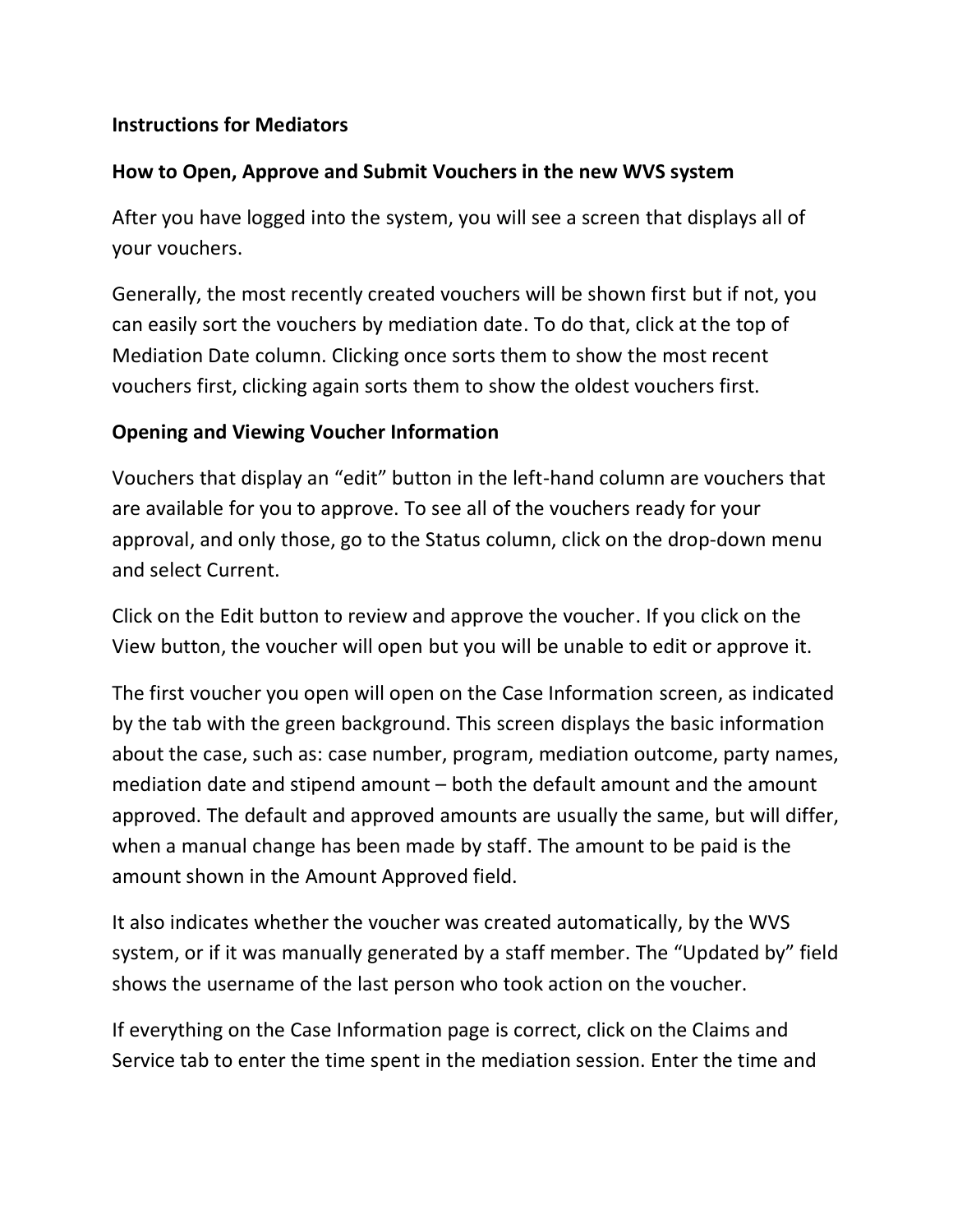click Save. You will not be able to submit a voucher for approval without entering the time.

After you've entered and saved the time, click on the Submit for Approval button, at the top of the page. A message will appear, asking if you're sure you want to take this action. If you are, click OK. You should then see a message indicating that the voucher has been Sent to the Branch Chief. Click Close and then click "Return to Voucher List" to approve additional vouchers.

## **Returning a Voucher, with Comment**

Open the voucher by clicking on Edit.

If the Approved Amount shown on the Case Information screen is *incorrect*, or if something else is wrong with the voucher, you can add a comment, by clicking on the "Add Comments" tab. Then click on the "Add Comment" button and type in a message to Multi-Door staff, explaining the problem. Save your comment and confirm that you want to take this action, when prompted. Again, you will see a message indicating that the information was saved. Then click Close.

After entering your comment, you can return this voucher to the program officer for correction, by clicking on the Send to Program Officer button.

That's all there is to reviewing and approving vouchers!

# **Viewing other vouchers**

You can see all of your vouchers at once, by going to the Status column and selecting All to review their status, or selecting a particular status, such as Approved by Multi-Door, to see those that have been approved by the Division Director or Deputy Director.

That status indicates vouchers that have been signed by the Division Director or Deputy Director and forwarded to the Court's Budget and Finance Division for processing and forwarding to the payor agency, the Internal Business Center of the Department of Interior.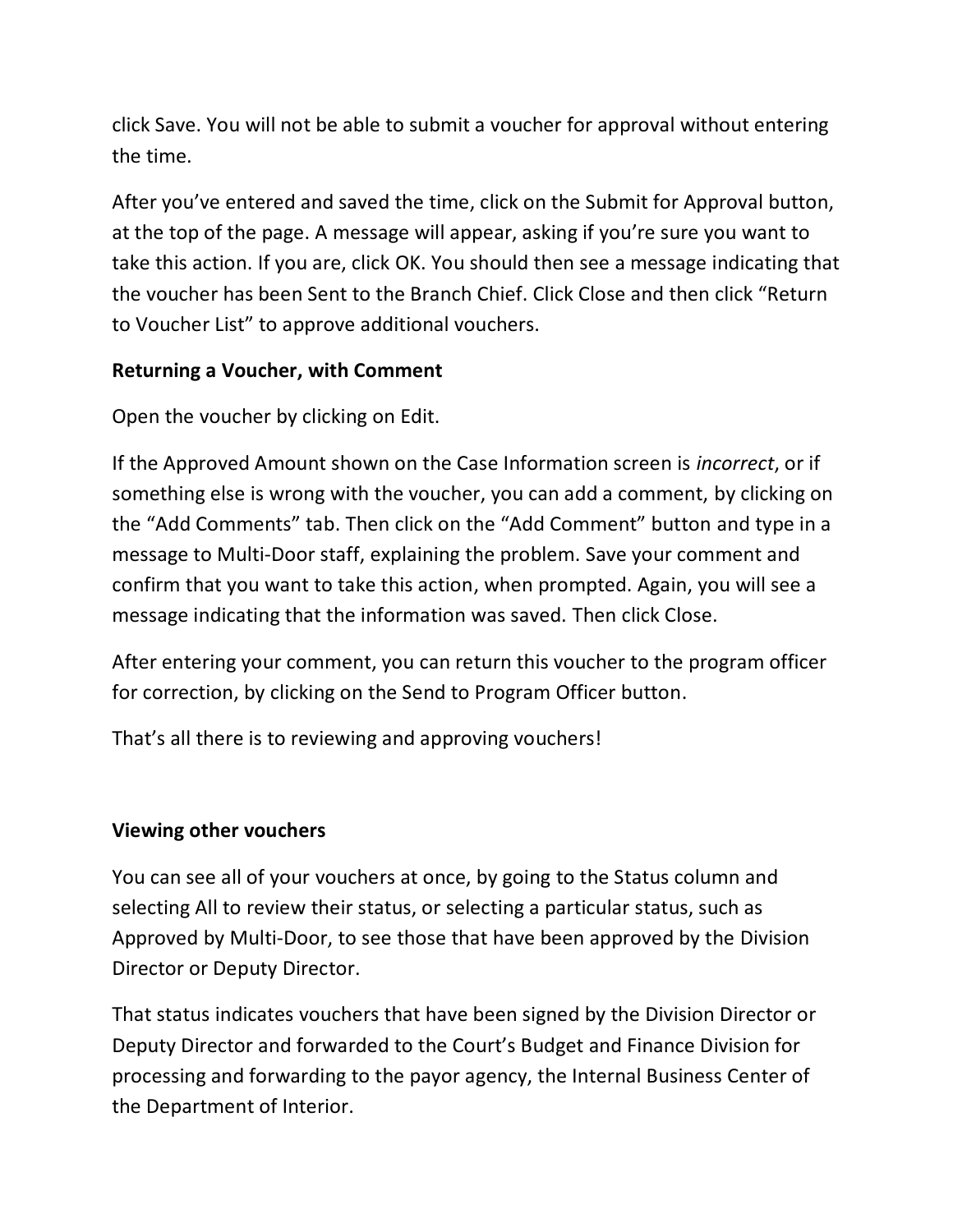As noted earlier, if the vouchers aren't shown in order, you can always click at the top of the Mediation Date column to sort by mediation date. Click once and the vouchers will be shown in order from most recent to least recent. Click again and they will be sorted in the reverse order. This sorting function applies to all columns on this screen, except the Mediator column.

Eventually, you will also be able to select the status Paid to see a list of vouchers that have been forwarded for payment to IBC. The system does not currently show any Paid vouchers, since we haven't transmitted any to the Budget and Finance Division, from the test system. If there are no vouchers in a particular status, that status will not appear on the drop-down list. Notice that the number of vouchers in each status is displayed in parentheses.

When the system goes live, there will be a Paid status option to select, from the drop-down menu in the status column. The dates shown as payroll dates are estimates by our Budget & Finance Division staff, based on the typical length of time it takes for vouchers to be paid after they're forwarded. The date of the actual deposit in your account could be slightly earlier or later.

# **Searching for a specific voucher**

To find a particular voucher, you can go to the search field and type in a party name or case number, mediation date, or whatever you remember about the case that would make it easiest to identify. The system will search all voucher fields for that information and display a list of vouchers that contain a match. The search is not case sensitive, so you don't need to capitalize names. You can also type in just part of the name if you don't remember it all. Typing in a party name will produce results that find that name in any field, such as party name or mediator name, among your vouchers.

You can also search by case number, or voucher number, if you know it. Again, part of the number will do, but the system looks for an exact match in the sequence of letters and characters, so it's easiest to just enter the last part of the case number if you don't know the full, exact number. (The exact case number